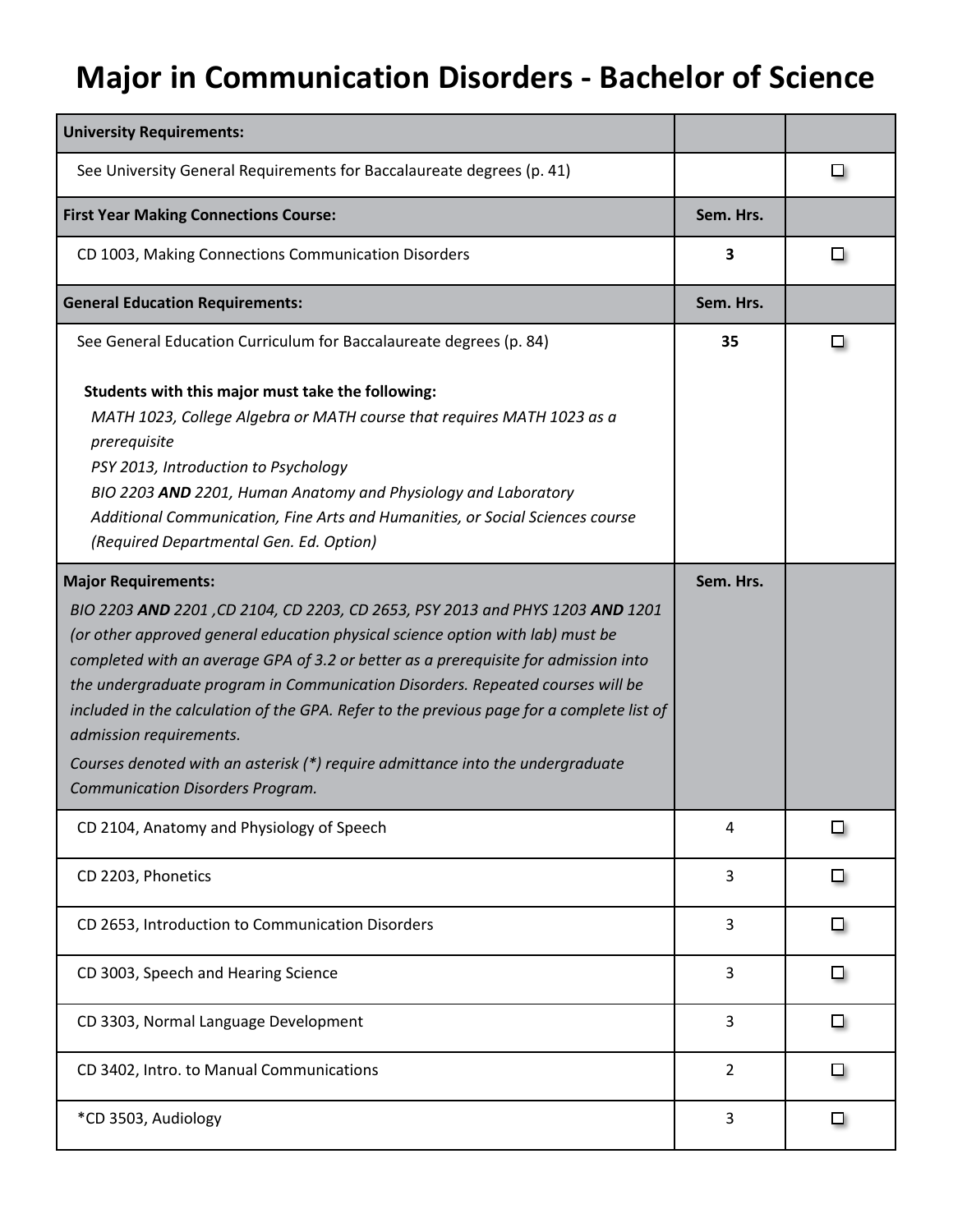| CD 3553, Clinical Observations in Communication Disorders                                                                                                                                                                                                        | 3 | □ |
|------------------------------------------------------------------------------------------------------------------------------------------------------------------------------------------------------------------------------------------------------------------|---|---|
| CD 3703, Clinical Management Techniques in CD                                                                                                                                                                                                                    | 3 | ▫ |
| *CD 3803, Service Delivery in Communication Disorders                                                                                                                                                                                                            | 3 | □ |
| CD 4063, Multicultural Issues in Communication Disorders                                                                                                                                                                                                         | 3 | □ |
| CD 4103, Fluency                                                                                                                                                                                                                                                 | 3 | □ |
| CD 4203, Organic Speech Disorders                                                                                                                                                                                                                                | 3 | ❏ |
| *CD 4254, Neurological Bases and Disorders of Human Communication                                                                                                                                                                                                | 4 | ▫ |
| *CD 4303, Language Intervention for Individuals with Mild Disabilities                                                                                                                                                                                           | 3 | ◻ |
| CD 4403, Aural Rehabilitation                                                                                                                                                                                                                                    | 3 | □ |
| *CD 4553, Craniofacial Anomalies                                                                                                                                                                                                                                 | 3 | □ |
| *CD 4753, Clinical Practice I                                                                                                                                                                                                                                    | 3 | ❏ |
| *CD 4703, Articulation and Phonological Disorders                                                                                                                                                                                                                | 3 | ❏ |
| CD 4873, Research Problems in Communication Disorders                                                                                                                                                                                                            | 3 | □ |
| Aging elective (select one of the following):<br>CD 3113, Aging in Communication<br>SOC 4353, Sociology of Aging<br>NRS 3353, Aging and the Older Adult                                                                                                          | 3 | □ |
| Counseling elective (select one of the following):<br>CD 3653, Clinical Interactions in CD<br>COMS 4403, Seminar in Health Communication<br>PSY 4053, Today's Families Interdisciplinary Approaches                                                              | 3 | ◘ |
| Psychology electives (select one of the following):<br>PSY 3403, Child Psychology<br>PSY 3703, Educational Psychology<br>PSY 3413, Adolescent Psychology<br>PSY 4343, Learning Processes<br>PSY 3453, Developmental Psychology<br>PSY 4363, Cognitive Psychology | 3 | ❏ |